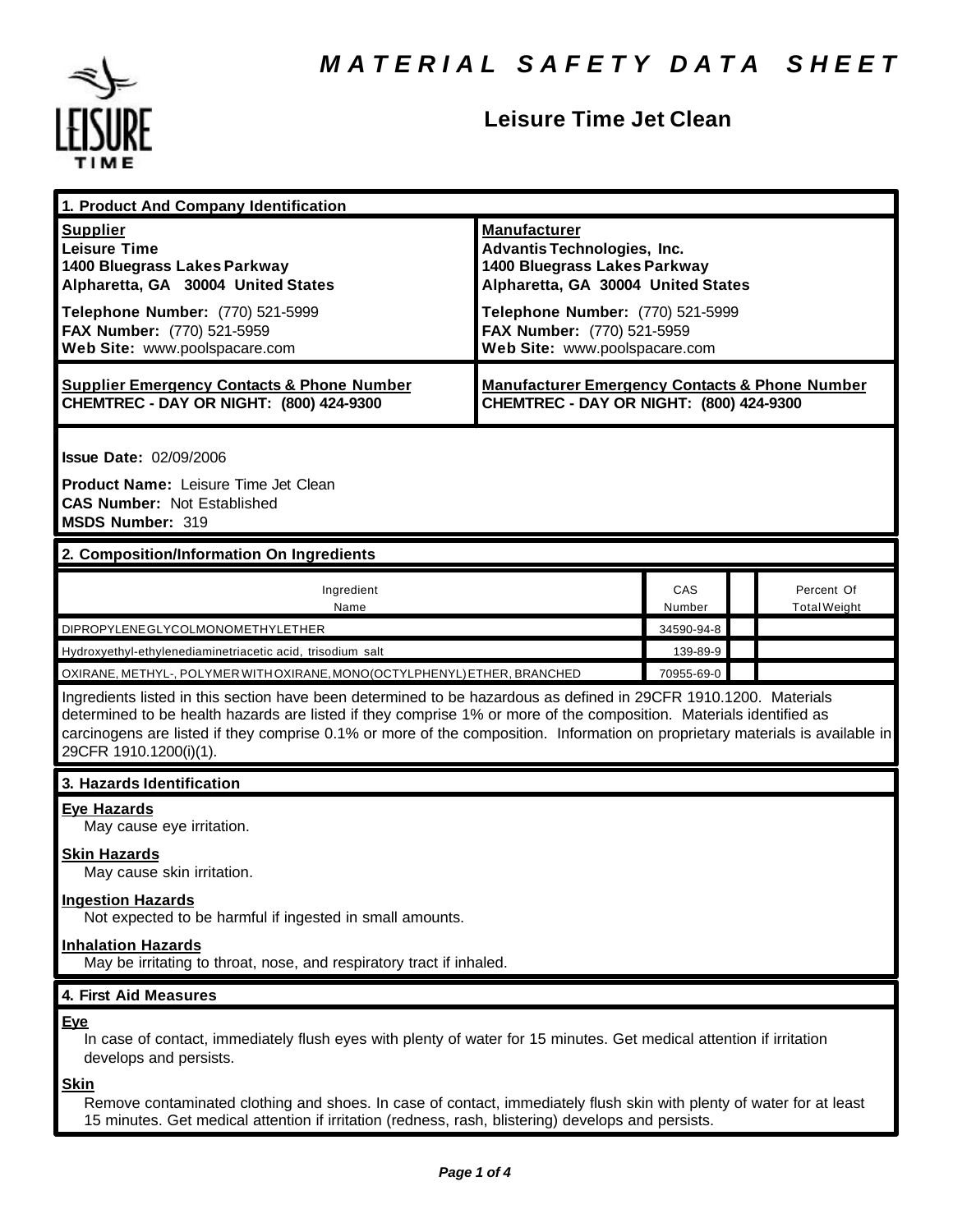# *M A T E R I A L S A F E T Y D A T A S H E E T*

## **Leisure Time Jet Clean**

## **4. First Aid Measures - Continued**

#### **Ingestion**

If ingested of large amount does occur, or if gastrointestinal disturbances occur, seek medical attention or call poison control center.

#### **Inhalation**

If inhaled, remove to fresh air. If breathing is difficult, give oxygen. Check the pulse. If the heart has stopped, administer CPR. Call a physician or a poison control center immediately.

## **Fire Fighting (Pictograms)**



## **5. Fire Fighting Measures**

#### **Extinguishing Media**

In case of fire, use water fog, dry chemical, CO2, or "alcohol" foam.

#### **6. Accidental Release Measures**

Clean up spill immediately. Contain and/or absorb spill with inert material (e.g. clay, vermiculite). Use appropriate containers to avoid environmental contamination. Avoid runoff to waterways and sewers. Prevent release to the environment.

## **Handling & Storage (Pictograms)**



## **7. Handling And Storage**

## **Handling And Storage Precautions**

Keep containers tightly closed. Wash thoroughly after handling.

#### **Handling Precautions**

Wash hands before eating, drinking, or smoking.

#### **Storage Precautions**

Do not contaminate water, food or feed by storage, disposal or cleaning equipment. Keep out of reach of children.

#### **Work/Hygienic Practices**

Wash thoroughly with soap and water after handling.

## **8. Exposure Controls/Personal Protection**

#### **Engineering Controls**

Local exhaust acceptable. Special exhaust not required.

#### **Eye/Face Protection**

Safety glasses with side shields or goggles.

#### **Skin Protection**

Chemical-resistant gloves.

#### **Respiratory Protection**

None normally required.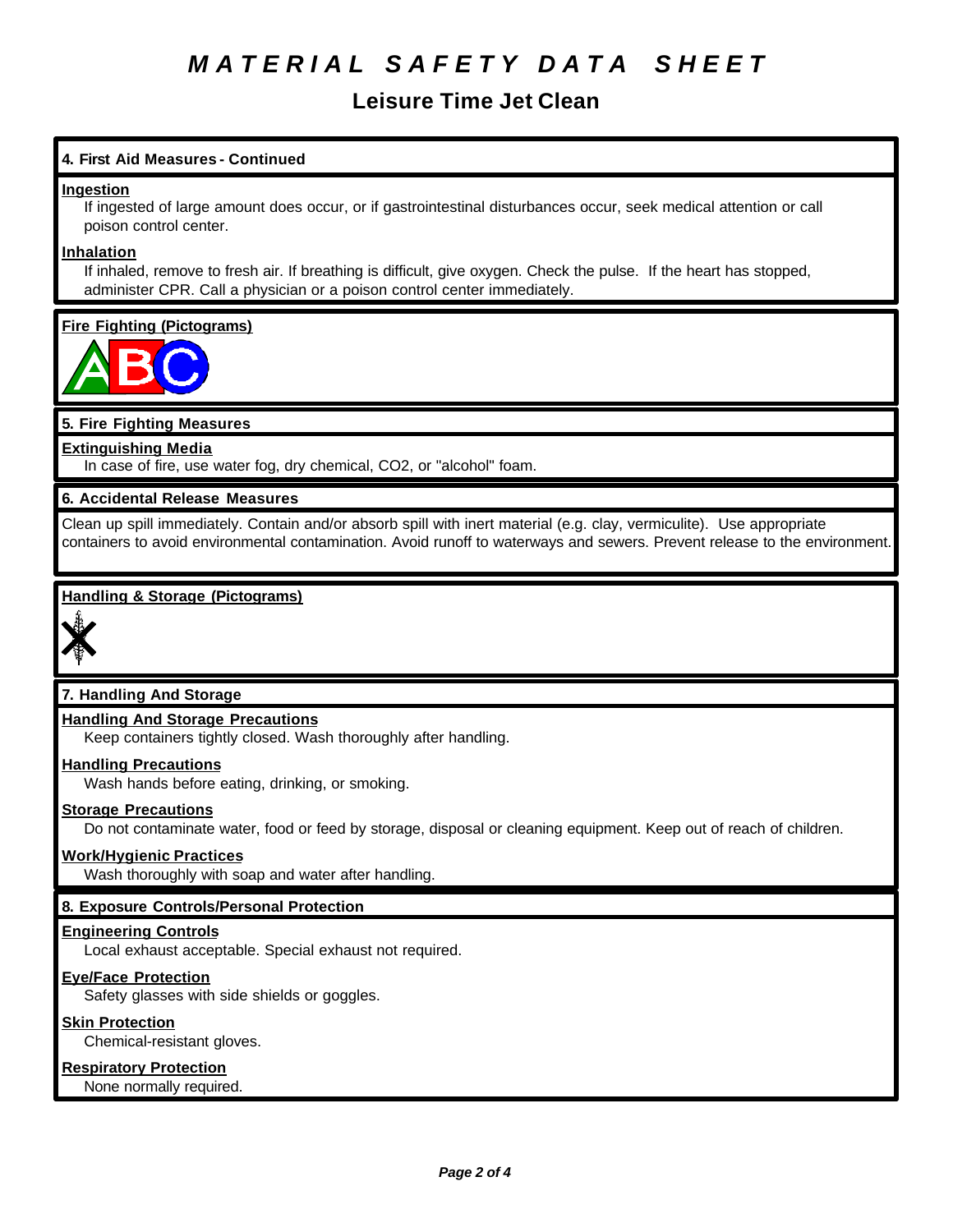# *M A T E R I A L S A F E T Y D A T A S H E E T*

## **Leisure Time Jet Clean**

ī

| 9. Physical And Chemical Properties                                                                                                                                                                         |  |  |
|-------------------------------------------------------------------------------------------------------------------------------------------------------------------------------------------------------------|--|--|
| <b>Appearance</b><br>Clear yellow liquid                                                                                                                                                                    |  |  |
| Odor<br>Citrus                                                                                                                                                                                              |  |  |
| <b>Chemical Type: Mixture</b><br><b>Physical State: Liquid</b><br>Specific Gravity: 1.005 g/ml<br>pH Factor: 10.2                                                                                           |  |  |
| 10. Stability And Reactivity                                                                                                                                                                                |  |  |
| <b>Stability: Stable</b><br>Hazardous Polymerization: Will not occur                                                                                                                                        |  |  |
| <b>Incompatible Materials</b><br>Avoid stong oxidizers.                                                                                                                                                     |  |  |
| 11. Toxicological Information                                                                                                                                                                               |  |  |
| No Data Available                                                                                                                                                                                           |  |  |
| 12. Ecological Information                                                                                                                                                                                  |  |  |
| No Data Available                                                                                                                                                                                           |  |  |
| 13. Disposal Considerations                                                                                                                                                                                 |  |  |
| Avoid/prevent release to the environment. Dispose in accordance with applicable federal, state and local government<br>regulations.                                                                         |  |  |
| 14. Transport Information                                                                                                                                                                                   |  |  |
| <b>Proper Shipping Name</b><br>Not regulated                                                                                                                                                                |  |  |
| <b>Hazard Class</b><br>None Assigned                                                                                                                                                                        |  |  |
| <b>DOT Identification Number</b><br><b>NONE</b>                                                                                                                                                             |  |  |
| 15. Regulatory Information                                                                                                                                                                                  |  |  |
| No Data Available                                                                                                                                                                                           |  |  |
| <b>NFPA</b><br><b>HMIS</b><br><b>HEALTH</b><br>1<br><b>FLAMMABILITY</b><br>$\mathbf 1$<br>$\overline{\mathbf{0}}$<br><b>REACTIVITY</b><br>$\pmb{0}$<br>$\mathbf{B}$<br><b>PERSONAL</b><br><b>PROTECTION</b> |  |  |
| 16. Other Information                                                                                                                                                                                       |  |  |
| <b>Revision/Preparer Information</b><br><b>MSDS Preparer: JHW</b>                                                                                                                                           |  |  |